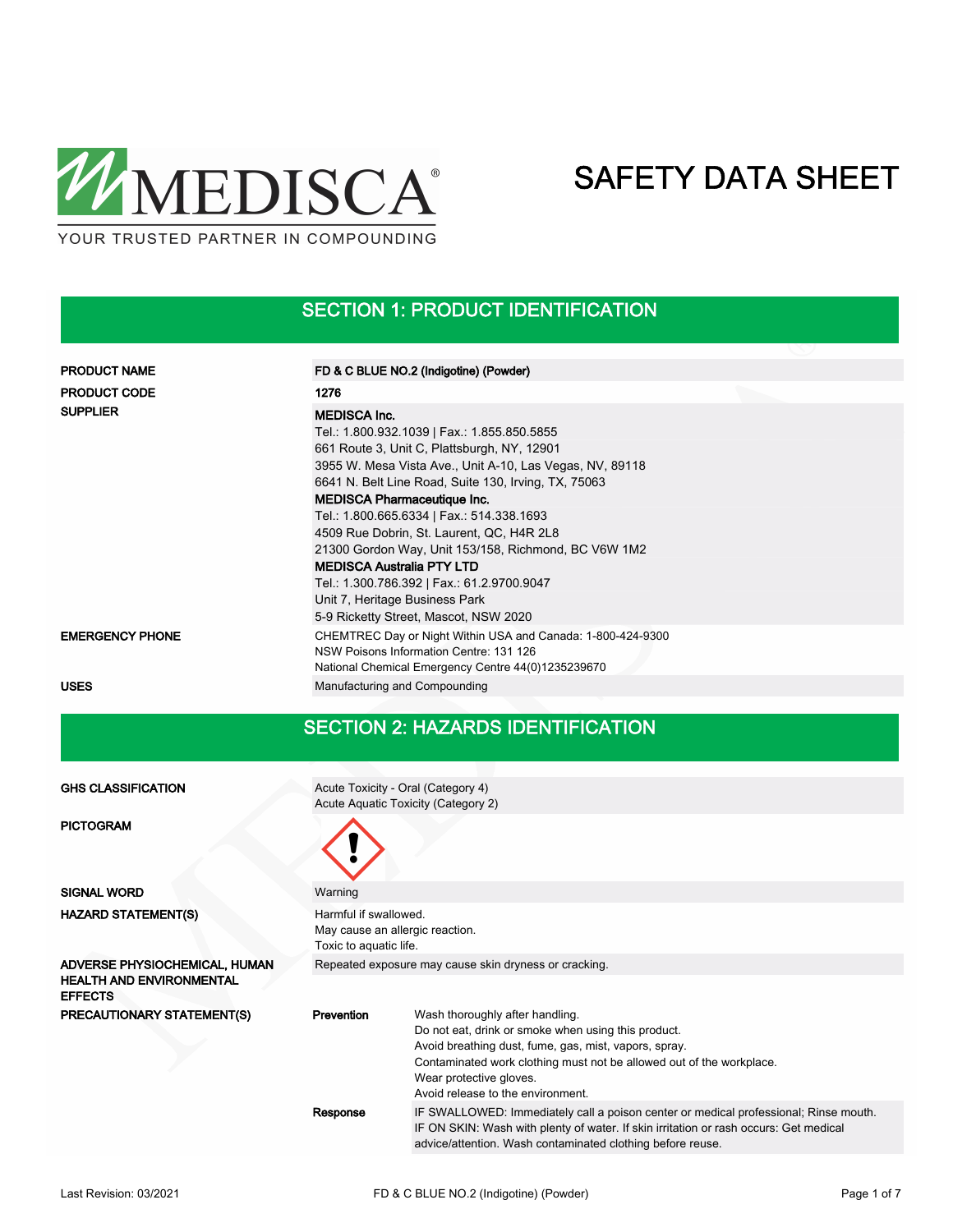

|                            | Storage              | Not applicable                                                             |  |              |                            |  |  |
|----------------------------|----------------------|----------------------------------------------------------------------------|--|--------------|----------------------------|--|--|
| <b>HMIS CLASSIFICATION</b> | Disposal             | Dispose of contents and/or container in accordance with local regulations. |  |              |                            |  |  |
|                            | <b>Health Hazard</b> |                                                                            |  | Flammability |                            |  |  |
|                            | Reactivity           |                                                                            |  |              | <b>Personal Protection</b> |  |  |

#### SECTION 3: COMPOSITION/INFORMATION ON INGREDIENTS

| <b>CHEMICAL NAME</b>        | Indigotindisulfonate Sodium                                                                 |                   |                  |             |  |
|-----------------------------|---------------------------------------------------------------------------------------------|-------------------|------------------|-------------|--|
| <b>BOTANICAL NAME</b>       | Not applicable                                                                              |                   |                  |             |  |
| <b>SYNONYM</b>              | CI Food Blue 001; CI No. 73015; E132; Indigo Carmine                                        |                   |                  |             |  |
| <b>CHEMICAL FORMULA</b>     | C <sub>16</sub> H <sub>8</sub> N <sub>2</sub> Na <sub>2</sub> O <sub>8</sub> S <sub>2</sub> |                   |                  |             |  |
| <b>CAS NUMBER</b>           | 860-22-0                                                                                    |                   |                  |             |  |
| <b>ALTERNATE CAS NUMBER</b> | Not applicable                                                                              |                   |                  |             |  |
| <b>MOLECULAR WEIGHT</b>     | 466.35                                                                                      |                   |                  |             |  |
| <b>COMPOSITION</b>          | <b>CHEMICAL NAME</b>                                                                        | <b>CAS NUMBER</b> | <b>EC NUMBER</b> | % BY WEIGHT |  |
|                             | FD & C BLUE NO.2 (Indigotine)                                                               | 860-22-0          | 212-728-8        | 100         |  |

There are no additional ingredients present which, within the current knowledge of the supplier and in the concentrations applicable, are classified as health hazards and hence require reporting in this section. NOTES Chemical family: Indole.

#### SECTION 4: FIRST-AID MEASURES

| IN CASE OF EYE CONTACT      | Flush with copious amounts of water for 15 minutes, separating evelids with fingers. If irritation persists seek<br>medical aid. |
|-----------------------------|----------------------------------------------------------------------------------------------------------------------------------|
| IN CASE OF SKIN CONTACT     | Wash with soap & water for 15 minutes. If irritation persists seek medical aid.                                                  |
| <b>IF SWALLOWED</b>         | Call a physician. Wash out mouth with water. Do not induce vomiting without medical advice.                                      |
| IF INHALED                  | Remove to fresh air. If not breathing, give artificial respiration. If breathing is difficult, give oxygen. Call a<br>physician. |
| <b>SYMPTOMS AND EFFECTS</b> | Not expected to present a significant hazard under anticipated conditions of normal use.                                         |

### SECTION 5: FIREFIGHTING MEASURES

| <b>SPECIFIC HAZARDS ARISING FROM</b><br>THE CHEMICAL                   | Not applicable.                                                                                                                                                                     |
|------------------------------------------------------------------------|-------------------------------------------------------------------------------------------------------------------------------------------------------------------------------------|
| <b>FLAMMABLE PROPERTIES</b>                                            | May be combustible at high temperature.                                                                                                                                             |
| <b>HAZARDOUS COMBUSTION PRODUCTS</b>                                   | Under fire conditions, hazardous fumes will be present.                                                                                                                             |
| <b>SUITABLE &amp; UNSUITABLE</b><br><b>EXTINGUISHING MEDIA</b>         | Small fire: dry chemical, CO <sub>2</sub> or water spray. Large fire: dry chemical, CO <sub>2</sub> , alcohol resistant foam or water<br>spray. Do not get water inside containers. |
| <b>PROTECTIVE EQUIPMENT AND</b><br><b>PRECAUTIONS FOR FIREFIGHTERS</b> | Wear self-contained breathing apparatus and protective clothing to prevent contact with skin and eyes.                                                                              |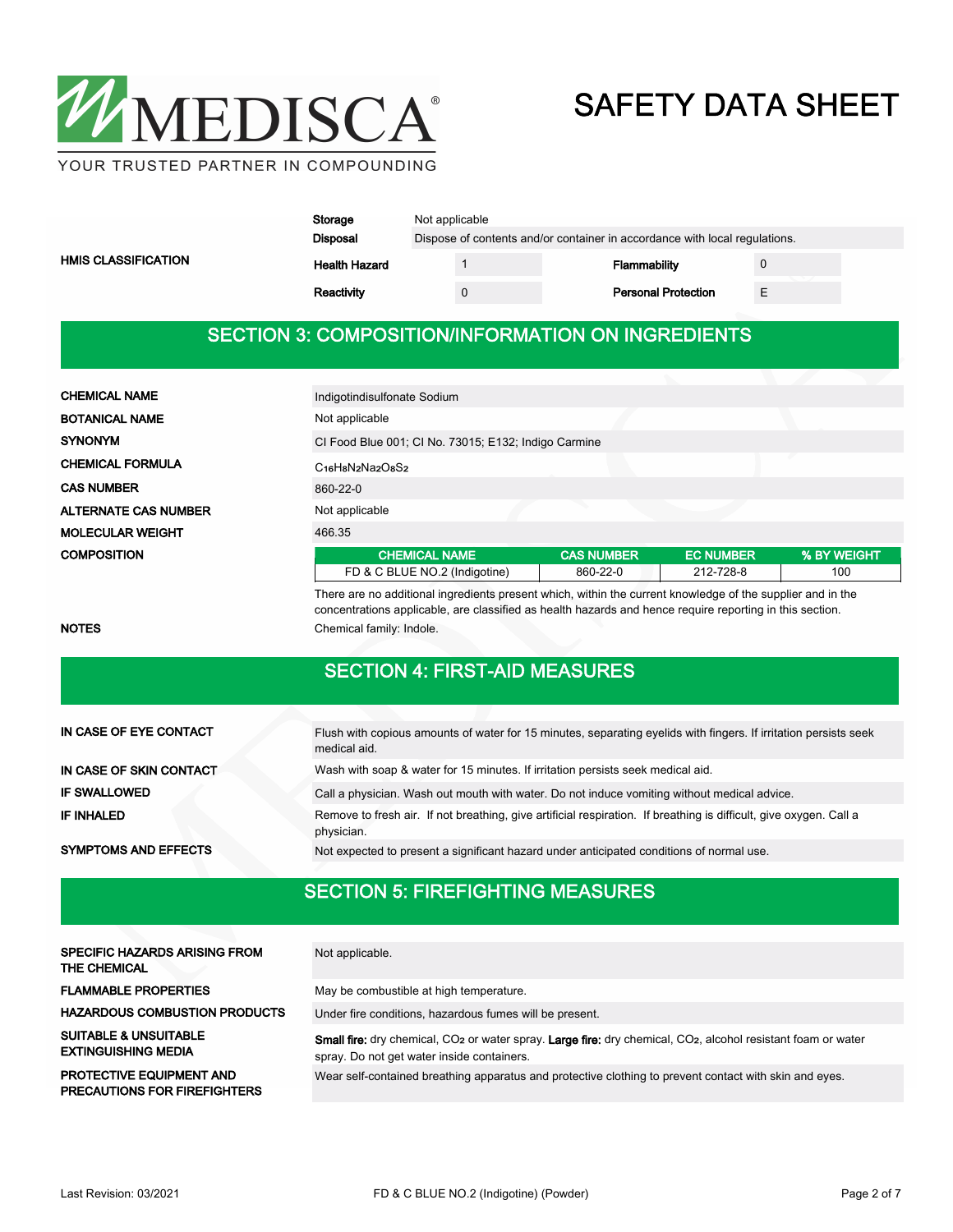

SECTION 6: ACCIDENTAL RELEASE MEASURES

| <b>PERSONAL PRECAUTIONS</b>                             | Wear respiratory protection. Avoid dust formation. Avoid breathing vapours, mist or gas. Ensure adequate<br>ventilation. Evacuate personnel to safe areas. Avoid breathing dust.                                                                                                                                                                                                                                                                                                                                                                                                                                                                    |
|---------------------------------------------------------|-----------------------------------------------------------------------------------------------------------------------------------------------------------------------------------------------------------------------------------------------------------------------------------------------------------------------------------------------------------------------------------------------------------------------------------------------------------------------------------------------------------------------------------------------------------------------------------------------------------------------------------------------------|
| <b>METHODS &amp; MATERIAL FOR</b><br><b>CONTAINMENT</b> | On land, sweep or shovel into suitable containers. Minimize generation of dust.                                                                                                                                                                                                                                                                                                                                                                                                                                                                                                                                                                     |
| <b>CLEANUP PROCEDURE</b>                                | Do not touch damaged containers or spilled material unless wearing appropriate protective clothing. Wear<br>respirator, chemical safety goggles, rubber boots and heavy rubber gloves. Stop leak if you can do it without<br>risk. Prevent entry into waterways, sewers, basements or confined areas. Shut off all sources of ignition.<br>Evacuate the area. If necessary, employ water fog to disperse the vapors. Absorb the matter with compatible<br>vermiculite or other absorbing material. Place in a suitable container and retain for disposal. Ventilate and clean<br>the affected area. Do not flush into sewerage system or to drains. |
| REFERENCE TO OTHER SECTIONS                             | See Section 7 for information on safe handling. See Section 8 for information on personal protection equipment.<br>See Section 13 for disposal information.                                                                                                                                                                                                                                                                                                                                                                                                                                                                                         |

### SECTION 7: HANDLING AND STORAGE

| <b>PRECAUTIONS FOR SAFE HANDLING</b> | Do not inhale. Avoid contact with eyes, skin and clothing. Avoid prolonged or repeated exposure. Wash<br>thoroughly after handling. Store away from incompatible materials, in a well-ventilated area. Eliminate all<br>sources of ignition. Store in accordance with local regulations. Do not store in unlabeled containers.<br>Containers that have been opened must be carefully resealed and kept upright to prevent leakage. Use<br>appropriate containment to avoid environmental contamination. |
|--------------------------------------|---------------------------------------------------------------------------------------------------------------------------------------------------------------------------------------------------------------------------------------------------------------------------------------------------------------------------------------------------------------------------------------------------------------------------------------------------------------------------------------------------------|
| <b>CONDITIONS FOR SAFE STORAGE</b>   | Store away from incompatible materials, in a well-ventilated area. Eliminate all sources of ignition. Store in<br>accordance with local regulations. Do not store in unlabeled containers. Containers that have been opened<br>must be carefully resealed and kept upright to prevent leakage. Use appropriate containment to avoid<br>environmental contamination.                                                                                                                                     |
| <b>STORAGE CONDITIONS</b>            | Store in original container, tightly sealed, protected from direct sunlight and moisture.                                                                                                                                                                                                                                                                                                                                                                                                               |
| <b>SPECIFIC END USE(S)</b>           | See Section 1                                                                                                                                                                                                                                                                                                                                                                                                                                                                                           |

### SECTION 8: EXPOSURE CONTROLS/ PERSONAL PROTECTION

#### Chemical Name: FD & C BLUE NO.2 (Indigotine) CAS #: 860-22-0

|               | <b>Country</b>     |      | Limit value-8 hours |     | <b>Limit value-Short Term</b> | <b>IDLH</b> | <b>REL</b> | <b>Advisory</b> | <b>Notes</b> |
|---------------|--------------------|------|---------------------|-----|-------------------------------|-------------|------------|-----------------|--------------|
|               |                    | ppm  | mg/m <sup>3</sup>   | ppm | mg/m <sup>3</sup>             |             |            |                 |              |
| <b>OSHA</b>   | <b>USA</b>         | IN/L | N/L                 | N/L | N/L                           | IN/L        | N/L        | N/A             | IN/A         |
| <b>ACGIH</b>  | <b>USA</b>         | N/L  | N/L                 | N/L | N/L                           | N/L         | N/L        | N/A             | IN/A         |
| <b>NIOSH</b>  | <b>USA</b>         | N/L  | N/L                 | N/L | N/L                           | N/L         | N/L        | N/A             | N/A          |
| <b>WEEL</b>   | USA                | N/L  | N/L                 | N/L | N/L                           | N/L         | N/L        | N/A             | N/A          |
| <b>HSIS</b>   | Australia          | N/L  | N/L                 | N/L | N/L                           | IN/L        | N/L        | N/A             | IN/A         |
| <b>HSE</b>    | UK                 | N/L  | N/L                 | N/L | N/L                           | N/L         | N/L        | N/A             | N/A          |
| <b>GESTIS</b> | <b>Add Country</b> | N/L  | N/L                 | N/L | N/L                           | N/L         | N/L        | N/A             | IN/A         |

N/L = Not listed ; N/A = Not Available

PELs are 8-hour TWAs = Limit value - Eight hours

Ceiling or Short-Term TWA = STEL = Limit value - Short term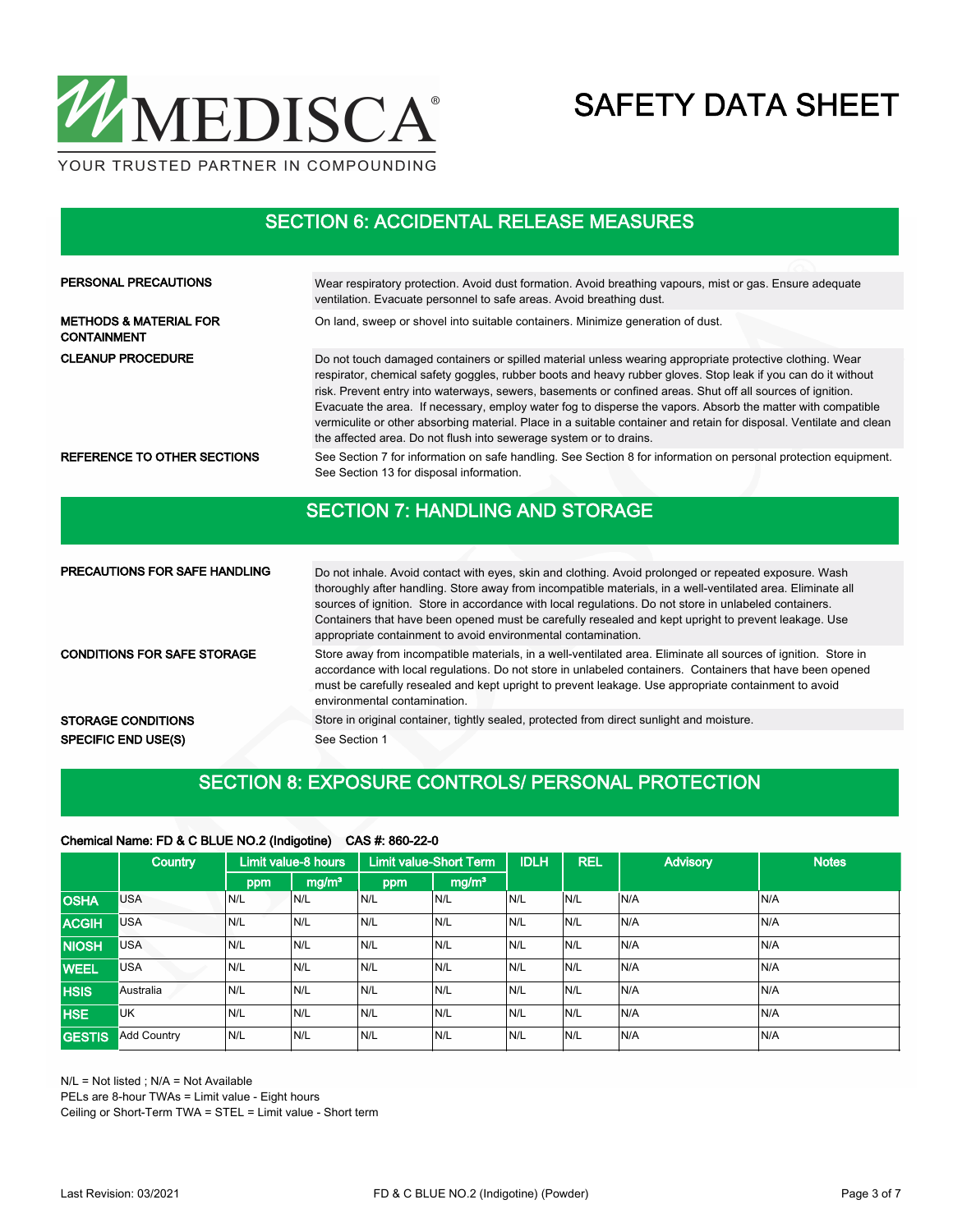

#### YOUR TRUSTED PARTNER IN COMPOUNDING

| <b>EXPOSURE GUIDELINES</b>    | Consult local authorities for provincial or state exposure limits. Particulates not otherwise regulated, respirable<br>fraction: $5 \text{ mg/m}^3$                                                                                                                                                                                                                                                                                                                                                                                                                                                                                                                                                                                                                |
|-------------------------------|--------------------------------------------------------------------------------------------------------------------------------------------------------------------------------------------------------------------------------------------------------------------------------------------------------------------------------------------------------------------------------------------------------------------------------------------------------------------------------------------------------------------------------------------------------------------------------------------------------------------------------------------------------------------------------------------------------------------------------------------------------------------|
| PERSONAL PROTECTIVE EQUIPMENT | <b>Eyes:</b> Wear appropriate protective eyeglasses or chemical safety goggles as described by WHMIS or OSHA's<br>eye and face protection regulations in 29 CFR 1910.133 or European Standard EN166. Skin: Wear appropriate<br>gloves to prevent skin exposure. Clothing: Wear appropriate protective clothing to minimize contact with skin.<br><b>Respirators:</b> Follow WHMIS or OSHA respirator regulations found in 29 CFR 1910.134 or European Standard<br>EN 149. Use a NIOSH/MSHA or European Standard EN 149 approved respirator if exposure limits are<br>exceeded or if irritation or other symptoms are experienced. <b>Thermal Hazards:</b> For products representing a<br>thermal hazard, appropriate Personal Protective Equipment should be used. |
| SPECIFIC ENGINEERING CONTROLS | Adequate mechanical ventilation. Fumehood, eye wash station, and safety shower.                                                                                                                                                                                                                                                                                                                                                                                                                                                                                                                                                                                                                                                                                    |

#### SECTION 9: PHYSICAL AND CHEMICAL PROPERTIES

| <b>PHYSICAL STATE</b>                      | Solid    |                                        |                                                                                                 |               |                                                      |                  |
|--------------------------------------------|----------|----------------------------------------|-------------------------------------------------------------------------------------------------|---------------|------------------------------------------------------|------------------|
| <b>DESCRIPTION</b>                         |          | Dark blue powder.                      |                                                                                                 |               |                                                      |                  |
| <b>SOLUBILITY</b>                          |          |                                        | Slightly soluble in water and in alcohol; practically insoluble in most other organic solvents. |               |                                                      |                  |
| <b>ODOR</b>                                | Odorless |                                        |                                                                                                 |               |                                                      |                  |
| <b>FLAMMABILITY</b>                        |          | May be combustible at high temperature |                                                                                                 |               |                                                      |                  |
| <b>AUTO-IGNITION</b><br><b>TEMPERATURE</b> |          | Not available                          | <b>BOILING POINT</b>                                                                            | Not available | <b>DECOMPOSITION</b><br><b>TEMPERATURE</b>           | Not available    |
| <b>EVAPORATION RATE</b>                    |          | Not available                          | <b>EXPLOSIVE LIMIT</b>                                                                          | Not available | <b>FLASH POINT</b>                                   | Not available    |
| log P<br>(OCTANOL-WATER)                   |          | $-3.570$                               | <b>LOWER FLAMMABLE/</b><br><b>EXPLOSIVE LIMIT(S)</b>                                            | Not available | <b>MELTING/FREEZING</b><br><b>POINT</b>              | >300 °C, >572 °F |
| <b>ODOR THRESHOLD</b>                      |          | Not available                          | <b>OXIDIZING PROPERTY</b>                                                                       | Not available | pH                                                   | Not available    |
| <b>RELATIVE DENSITY</b><br>$(WATER = 1)$   |          | 1.06 g/mL $(20^{\circ}C)$              | <b>SPECIFIC GRAVITY</b>                                                                         | Not available | <b>UPPER FLAMMABLE/</b><br><b>EXPLOSIVE LIMIT(S)</b> | Not available    |
| <b>VAPOR DENSITY</b><br>$(AIR = 1)$        |          | 15                                     | <b>VAPOR PRESSURE</b>                                                                           | Not available | <b>VISCOSITY</b>                                     | Not available    |

The physical data presented above are typical values and should not be construed as a specification.

### SECTION 10: STABILITY AND REACTIVITY

| <b>REACTIVITY</b>                                 | Not established.                                                                           |
|---------------------------------------------------|--------------------------------------------------------------------------------------------|
| <b>CHEMICAL STABILITY</b>                         | Stable under recommended storage conditions. Remains stable at pH 1 - 10.                  |
| <b>INCOMPATIBLE MATERIALS</b>                     | Oxidants and reducing agents may destroy color. Alkaline metals and peroxides.             |
| <b>HAZARDOUS DECOMPOSITION</b><br><b>PRODUCTS</b> | Toxic fumes of carbon monoxide, carbon dioxide, nitrogen oxides and other gases may occur. |
| <b>HAZARDOUS POLYMERIZATION</b>                   | Will not occur.                                                                            |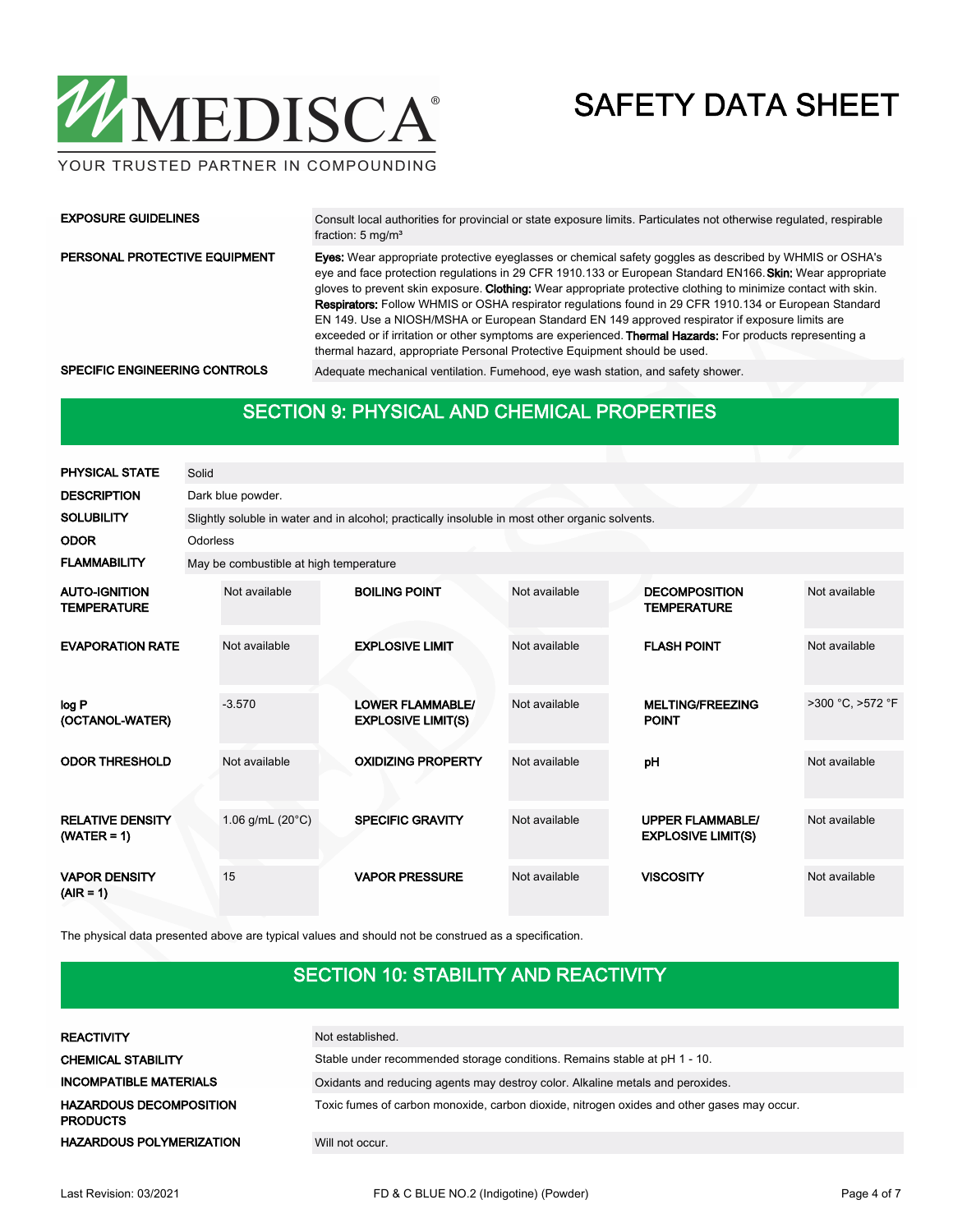

POSSIBLITY OF HAZARDOUS Not established.

REACTION

CONDITIONS TO AVOID Moisture, sunlight and extreme temperatures.

#### SECTION 11: TOXICOLOGICAL INFORMATION

| <b>ACUTE TOXICITY</b>                                        | Oral: Rat: LD50: (mg/kg): 2000<br>Dermal: Rabbit: LD50: (mg/kg): Not available<br>Inhalation: Rat: LC50: (mg/L/4hr): Not available                                                                                                                                                                                                                                                                                                          |                                                                                                                                                 |  |  |  |
|--------------------------------------------------------------|---------------------------------------------------------------------------------------------------------------------------------------------------------------------------------------------------------------------------------------------------------------------------------------------------------------------------------------------------------------------------------------------------------------------------------------------|-------------------------------------------------------------------------------------------------------------------------------------------------|--|--|--|
| <b>SKIN CORROSION/IRRITATION</b>                             | Due to lack of data the classification is not possible.                                                                                                                                                                                                                                                                                                                                                                                     |                                                                                                                                                 |  |  |  |
| <b>SERIOUS EYE DAMAGE/EYE</b><br><b>IRRITATION</b>           | Due to lack of data the classification is not possible.                                                                                                                                                                                                                                                                                                                                                                                     |                                                                                                                                                 |  |  |  |
| <b>RESPIRATORY SENSITIZATION</b>                             | Due to lack of data the classification is not possible.                                                                                                                                                                                                                                                                                                                                                                                     |                                                                                                                                                 |  |  |  |
| <b>SKIN SENSITIZATION</b>                                    | Based on available data, the classification criteria are not met.<br>Limited evidence of respiratory and skin sensitization.                                                                                                                                                                                                                                                                                                                |                                                                                                                                                 |  |  |  |
| <b>GERM CELL MUTAGENICITY</b>                                | Based on available data, the classification criteria are not met.<br>Suspected mutagen: CAESAR Mutagenicity model in VEGA (Q)SAR platform predicts that the chemical is<br>Mutagen (moderate reliability); KNN Mutagenicity model in VEGA (Q)SAR platform predicts that the chemical is<br>Mutagen (moderate reliability); SARPY Mutagenicity model in VEGA (Q)SAR platform predicts that the chemical<br>is Mutagen (moderate reliability) |                                                                                                                                                 |  |  |  |
| <b>CARCINOGENICITY</b>                                       | <b>OSHA</b>                                                                                                                                                                                                                                                                                                                                                                                                                                 | FD & C BLUE NO.2 (Indigotine) is not listed.                                                                                                    |  |  |  |
|                                                              | <b>NTP</b>                                                                                                                                                                                                                                                                                                                                                                                                                                  | FD & C BLUE NO.2 (Indigotine) is not listed.                                                                                                    |  |  |  |
|                                                              | <b>IARC</b>                                                                                                                                                                                                                                                                                                                                                                                                                                 | FD & C BLUE NO.2 (Indigotine) is not evaluated.                                                                                                 |  |  |  |
|                                                              | California<br>Proposition 65                                                                                                                                                                                                                                                                                                                                                                                                                | This product does not contain any chemicals known to the State of California to cause<br>cancer, birth defects, or any other reproductive harm. |  |  |  |
| ADDITIONAL CARCINOGENICITY<br><b>INFORMATION</b>             | Based on available data, the classification criteria are not met.<br>1 % Oral feed study; Result: Not carcinogenic; Species: Rat; Test Duration: 2 years                                                                                                                                                                                                                                                                                    |                                                                                                                                                 |  |  |  |
| <b>REPRODUCTIVE TOXICITY</b>                                 | Due to lack of data the classification is not possible.<br>Rabbit: 0 - 250 mg/kg/day Teratogenicity; Result: No teratogenic effects observed.<br>Rat: 0 - 250 mg/kg/day Teratogenicity; Result: No teratogenic effects observed.<br>Rat: 1 % Two-generation reproductive toxicity; Result: No adverse effects on reproduction or survival observed.                                                                                         |                                                                                                                                                 |  |  |  |
| SPECIFIC TARGET ORGAN TOXICITY -<br><b>SINGLE EXPOSURE</b>   | Due to lack of data the classification is not possible.                                                                                                                                                                                                                                                                                                                                                                                     |                                                                                                                                                 |  |  |  |
| SPECIFIC TARGET ORGAN TOXICITY -<br><b>REPEATED EXPOSURE</b> | Due to lack of data the classification is not possible.                                                                                                                                                                                                                                                                                                                                                                                     |                                                                                                                                                 |  |  |  |
| <b>ASPIRATION HAZARDS</b>                                    | Based on available data, the classification criteria are not met.                                                                                                                                                                                                                                                                                                                                                                           |                                                                                                                                                 |  |  |  |
| <b>SIGNS AND SYMPTOMS OF</b><br><b>EXPOSURE</b>              | Not expected to present a significant hazard under anticipated conditions of normal use.<br>May cause nausea, vomiting, hypertension, and bradycardia, and occasionally hypersensitivity reactions such<br>as skin rash, pruritus and bronchoconstriction.                                                                                                                                                                                  |                                                                                                                                                 |  |  |  |
|                                                              | Symptoms related to the physical, chemical, and toxicological characteristics<br>Gastrointestinal disturbances.                                                                                                                                                                                                                                                                                                                             |                                                                                                                                                 |  |  |  |
| <b>POTENTIAL HEALTH EFFECTS</b>                              | <b>Inhalation</b>                                                                                                                                                                                                                                                                                                                                                                                                                           | May be harmful if inhaled. May cause respiratory tract irritation.                                                                              |  |  |  |
|                                                              | Ingestion                                                                                                                                                                                                                                                                                                                                                                                                                                   | Harmful if swallowed. May cause irritation to the gastrointestinal tract. Symptoms may<br>include nausea, vomiting and diarrhea.                |  |  |  |
|                                                              | <b>Skin</b>                                                                                                                                                                                                                                                                                                                                                                                                                                 | May be harmful if absorbed through skin. May cause skin irritation. May cause allergic<br>reaction.                                             |  |  |  |
|                                                              | Eyes                                                                                                                                                                                                                                                                                                                                                                                                                                        | May cause eye irritation.                                                                                                                       |  |  |  |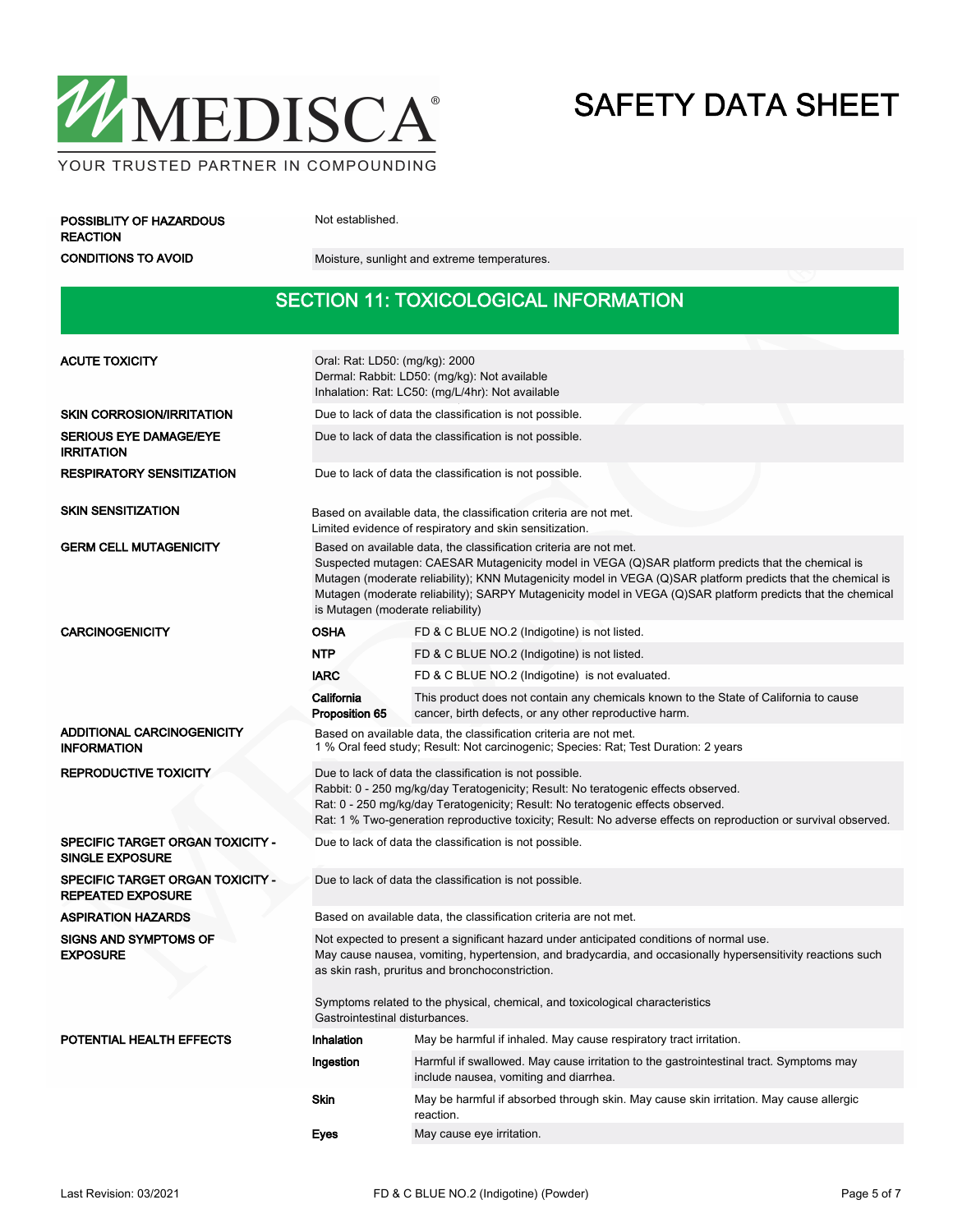

#### SECTION 12: ECOLOGICAL INFORMATION

| <b>TOXICITY</b>                  | EC50: 48 Hr: Crustacea: (mg/L): 2.384<br>LC50: 96 Hr: Fish: (mg/L): Not available<br>EC50: 72 Hr: Algae:Freshwater Algae; (mg/L): 2.079                                                                                                                                                                                     |
|----------------------------------|-----------------------------------------------------------------------------------------------------------------------------------------------------------------------------------------------------------------------------------------------------------------------------------------------------------------------------|
| PERSISTENCE AND DEGRADABILITY    | Suspected persistent in the environment: Ready biodegradability model (IRFMN) in VEGA (Q)SAR platform<br>predicts that the chemical is Possible NON Readily Biodegradable (moderate reliability); The Danish QSAR<br>database contains information indicating that the substance is predicted as non readily biodegradable. |
| <b>BIOACCUMULATIVE POTENTIAL</b> | Low: LogPow: -3.570                                                                                                                                                                                                                                                                                                         |
| <b>MOBILITY IN SOIL</b>          | Slightly soluble in water: $1.00E+04$ mg/L (25 $^{\circ}$ C)                                                                                                                                                                                                                                                                |
| <b>OTHER ADVERSE EFFECTS</b>     | Not available.                                                                                                                                                                                                                                                                                                              |
|                                  | This product is not intended to be released into the environment.                                                                                                                                                                                                                                                           |

### SECTION 13: DISPOSAL CONSIDERATIONS

WASTE DISPOSAL **Dispose of in accordance with federal** / local laws and regulations. Avoid release into the environment.

#### SECTION 14: TRANSPORT INFORMATION

| UN PROPER SHIPPING NAME                                                                            | Not dangerous good |
|----------------------------------------------------------------------------------------------------|--------------------|
| <b>UN NUMBER</b>                                                                                   | Not applicable     |
| <b>CLASS</b>                                                                                       | Not applicable     |
| <b>PACKING GROUP</b>                                                                               | Not applicable     |
|                                                                                                    |                    |
| <b>AUSTRALIA</b>                                                                                   |                    |
| <b>HAZCHEM</b>                                                                                     | Not Applicable     |
| <u>EU</u><br>TRANSPORT IN BULK ACCORDING TO<br>ANNEX II OF MARPOL 73/78 AND THE<br><b>IBC CODE</b> | <b>Not Listed</b>  |
| <b>ENVIRONMENTAL HAZARDS</b>                                                                       | Not available      |
| SPECIAL SHIPPING INFORMATION                                                                       | Not applicable     |
|                                                                                                    |                    |

#### SECTION 15: REGULATORY INFORMATION

| UNITED STATES REGULATIONS                            |                                              |                                                         |                   |                                          |              |                             |               |                       |
|------------------------------------------------------|----------------------------------------------|---------------------------------------------------------|-------------------|------------------------------------------|--------------|-----------------------------|---------------|-----------------------|
| <b>Chemical Name</b><br>& CAS                        | <b>CERCLA</b><br><b>40 CFR</b><br>Part 302.4 | <b>SARA (Title III)</b><br><b>40 CFR</b><br>Part 372.65 | <b>Appendix A</b> | EPA 40 CFR Part 355<br><b>Appendix B</b> | Pennsylvania | Right-to-know<br>New Jersey | Massachusetts | California<br>Prop 65 |
| <b>FD &amp; C BLUE NO.2 (Indigotine)</b><br>860-22-0 | N/L                                          | N/L                                                     | N/L               | N/L                                      | N/L          | N/L                         | N/L           | N/L                   |

 $N/L = Not$  Listed:  $X =$  Listed